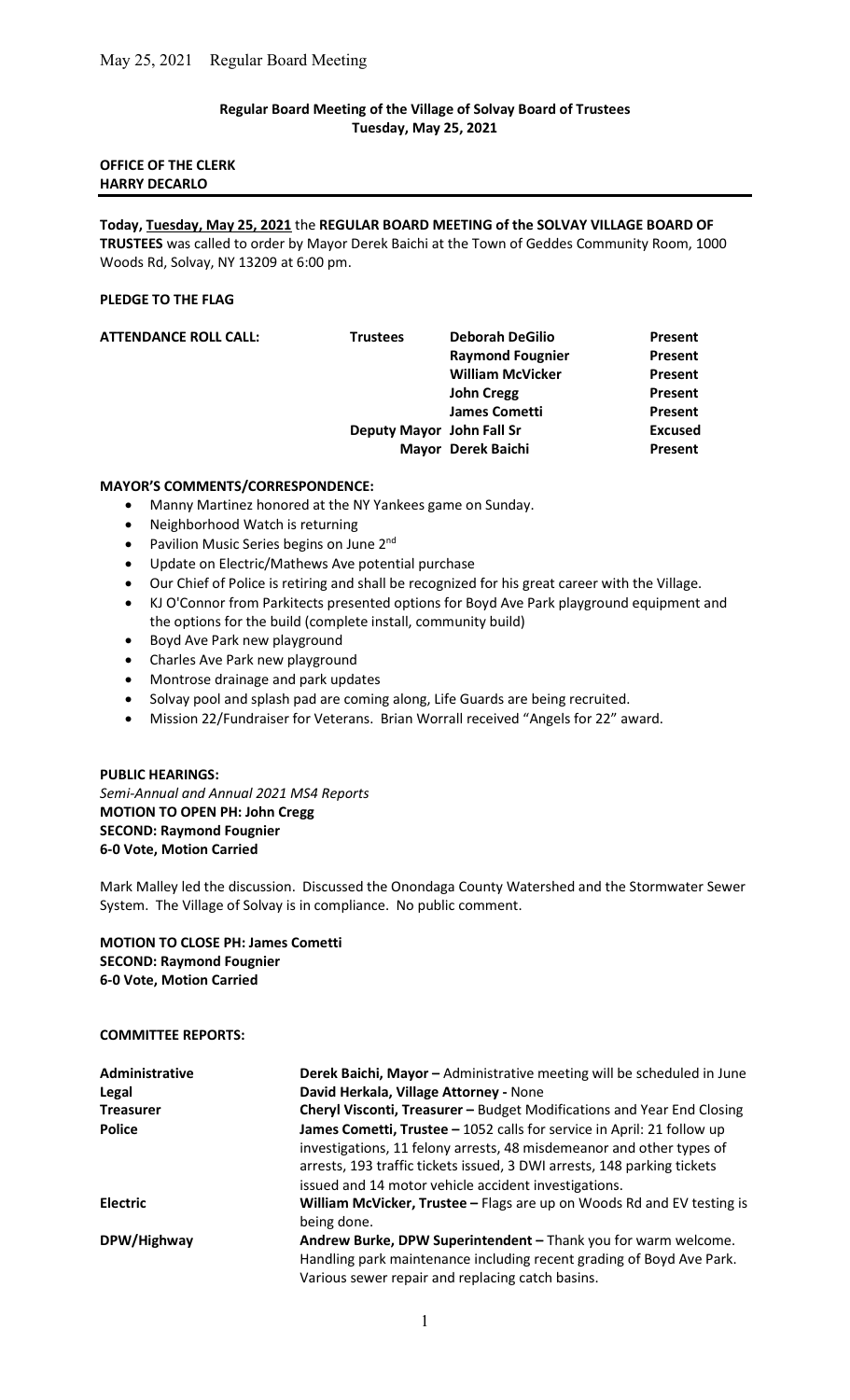| Library                        | Deborah DeGilio, Trustee - On Saturday, May 1, we discovered a leak<br>downstairs. We called Solvay DPW and they called the plumber, who<br>said the leak was caused by a part inside the public drinking fountain<br>unit that had simply disintegrated. The plumber was able to patch up<br>the leak, and a company called Servpro cleaned up the standing water<br>and brought in fans and other equipment to properly dry this<br>area. Several days after the incident, Servpro carved out sections of the<br>walls downstairs to allow these areas to air out and prevent mold. We<br>were extremely lucky: Servpro found only very small amounts of mold,<br>and none of our electrical outlets or equipment were affected. We are<br>now collecting drywall repair estimates for our insurance carrier. With<br>regard to our agenda item tonight, for the past several years, the State<br>has mandated large increases in the hourly minimum wage. Because of<br>these increases, both library clerks and library pages currently earn the<br>same amount, \$12.50/ hour, despite the fact that the clerk position has<br>greater skill and responsibility than the page job. The Solvay Library<br>Board has approved new rates of pay for the library clerks, in order to<br>better reflect the skill-levels of their work. Please let us know if you<br>have any questions. We are also continuing to present virtual programs<br>on our website and on our Facebook page; including our weekly<br>storytimes, a series of programs on using social media with Brian<br>Rowlands, and regular Crafting with Carolyn programs with our own<br>Carolyn Patapow. Starting June 1, we will reintroduce public meetings<br>and programs at the library that are in compliance with Covid safety<br>guidelines. |
|--------------------------------|------------------------------------------------------------------------------------------------------------------------------------------------------------------------------------------------------------------------------------------------------------------------------------------------------------------------------------------------------------------------------------------------------------------------------------------------------------------------------------------------------------------------------------------------------------------------------------------------------------------------------------------------------------------------------------------------------------------------------------------------------------------------------------------------------------------------------------------------------------------------------------------------------------------------------------------------------------------------------------------------------------------------------------------------------------------------------------------------------------------------------------------------------------------------------------------------------------------------------------------------------------------------------------------------------------------------------------------------------------------------------------------------------------------------------------------------------------------------------------------------------------------------------------------------------------------------------------------------------------------------------------------------------------------------------------------------------------------------------------------------------------------------------------------------------------------------|
| <b>Codes</b>                   | James Cometti, Trustee - Discussed various code violations for the<br>month and year to date.                                                                                                                                                                                                                                                                                                                                                                                                                                                                                                                                                                                                                                                                                                                                                                                                                                                                                                                                                                                                                                                                                                                                                                                                                                                                                                                                                                                                                                                                                                                                                                                                                                                                                                                          |
| <b>Stormwater/Montrose Ave</b> | Mark Malley, Village Engineer - Crestview terrace eroding was<br>discussed. County used Ground Effects for hydro-seeding. DASNY grant<br>can be used to remedy Montrose Ave.                                                                                                                                                                                                                                                                                                                                                                                                                                                                                                                                                                                                                                                                                                                                                                                                                                                                                                                                                                                                                                                                                                                                                                                                                                                                                                                                                                                                                                                                                                                                                                                                                                           |

## Additional Resolutions from the Village Board:

 Authorization from the Board of Trustees to add the following to the agenda: rescind Sandy Lovine's Retirement Letter and approve a leave of absence from May 14, 2021 through September 30, 2021 and continue her health insurance. MOTION: John Cregg

### SECOND: William McVicker

| <b>Deborah DeGilio</b>  | <b>Trustee</b> | <b>Voted</b> | <b>Yes</b>                                   |
|-------------------------|----------------|--------------|----------------------------------------------|
| <b>Raymond Fougnier</b> | <b>Trustee</b> | <b>Voted</b> | Yes                                          |
| <b>William McVicker</b> | <b>Trustee</b> | <b>Voted</b> | <b>Yes</b>                                   |
| <b>John Cregg</b>       | <b>Trustee</b> | <b>Voted</b> | Yes                                          |
| <b>James Cometti</b>    | <b>Trustee</b> | Voted        | Yes                                          |
| <b>John Fall Sr</b>     | <b>Trustee</b> | <b>Voted</b> | Exc                                          |
| Derek Baichi            | <b>Mayor</b>   | <b>Voted</b> | <b>No</b><br><b>Motion</b><br><b>Carried</b> |

 Authorization from the Board of Trustees to add the following to the agenda: a public hearing shall be scheduled for June 22, 2021 to amend the local law regarding parking on Second Street during the Winter months.

MOTION: Raymond Fougnier SECOND: Deborah DeGilio AYES: 6 NAYES: 0 NAYES: 0 MOTION CARRIED

Local Law regarding the sale of marijuana as well as usage was brought up by Trustee Cregg. The options for the Village were addressed such as opting out as a village board or going to public referendum. Sales taxes and how is would be distributed was touched upon as well.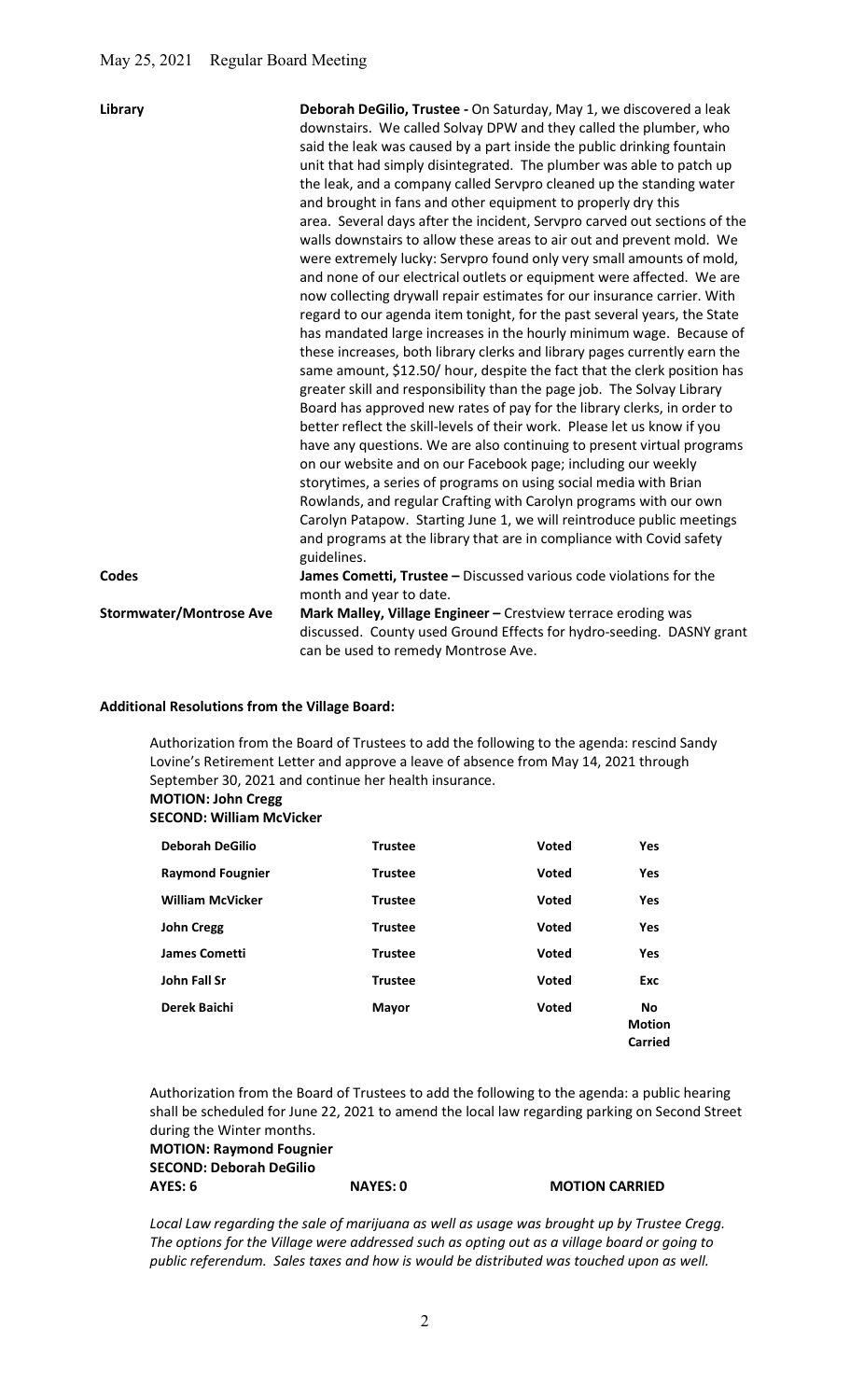# May 25, 2021 Regular Board Meeting

## PUBLIC COMMENT: (Five Minute Time Limit Per Petitioner)

Shirley Crenshaw, Village Resident requested a hidden driveway sign be installed at or around 799 Woods Rd.

Joe Solan, Village Resident questioned resolution #11 regarding the new refuse contract and why it's for 5 years. Village does have the option to opt-out after 2 years.

Joe Britton, Village Resident questioned why the new refuse contract increases 100k from year one to year five. Also questioned resolution #19 and how it affects the tax payers with the continued funding of health insurance.

John Maestri, Village Resident questioned resolution #12 regarding the Letter of Credit/Solvay Bank/NYSDOT.

Ron Reudink, Village Resident asked about the cost cutting committee and how it would save on the refuse contract. Discussed studies done by hospitals in the 70's and 80's regarding marijuana use. Discouraged by the direction of the county.

Ty Marshal, Village Resident thanked Mayor Baichi and Trustee DeGilio for the improvements to Boyd Ave Park. Questioned if its an issue if a trustee candidate and a family member work for the village. The position of Clerk/Treasurer was also questioned.

Christina Rodgers, Village Resident would really like to see the drainage issues on Montrose Ave resolved. April 26<sup>th</sup> marks 10 years where major damage was done to her home.

#### RESOLUTIONS:

| 1. | Authorization from the Board of Trustees to pay C&S Engineers \$14,007.50 for services rendered<br>from 4/1/21 to 4/30/21. (Total Cost to the Village is: \$10,812.50)<br>Below are the specific projects that will be reimbursed through Grant or the County:<br><b>MOTION: Raymond Fougnier</b><br><b>SECOND: John Cregg</b>                                                                                                                                                                                                             | Invoice No. 0194565 - Project No. 114.240.001 - Reimbursable Grant |                       |            |
|----|--------------------------------------------------------------------------------------------------------------------------------------------------------------------------------------------------------------------------------------------------------------------------------------------------------------------------------------------------------------------------------------------------------------------------------------------------------------------------------------------------------------------------------------------|--------------------------------------------------------------------|-----------------------|------------|
|    | AYES: 6                                                                                                                                                                                                                                                                                                                                                                                                                                                                                                                                    | <b>NAYES: 0</b>                                                    | <b>MOTION CARRIED</b> |            |
| 2. | Authorization from the Board of Trustees to approve the minutes from the April 27, 2021<br>Regular Village Board Meeting and the Reading of the Minutes be herewith dispensed.<br><b>MOTION: Deborah DeGilio</b><br><b>SECOND: William McVicker</b>                                                                                                                                                                                                                                                                                        |                                                                    |                       |            |
|    | AYES: 6                                                                                                                                                                                                                                                                                                                                                                                                                                                                                                                                    | <b>NAYES: 0</b>                                                    | <b>MOTION CARRIED</b> |            |
| 3. | Authorization from the Board of Trustees to pay the Cerio Law Offices \$9,935.50 for services<br>rendered for the month of April 2021. A detailed list of charges has been provided to the<br>Board of Trustees.<br><b>MOTION: James Cometti</b><br><b>SECOND: Raymond Fougnier</b><br>AYES: 6                                                                                                                                                                                                                                             | <b>NAYES: 0</b>                                                    | <b>MOTION CARRIED</b> |            |
|    |                                                                                                                                                                                                                                                                                                                                                                                                                                                                                                                                            |                                                                    |                       |            |
| 4. | Authorization from the Board of Trustees to accept Ground Effects Proposal for \$34,996.50 to<br>apply a 4" Eco Blanket, using the Express Blower application system, on a 6,666 square yard area<br>of slope on Crestview Terrace to prevent further erosion and sediment material from entering<br>the Montrose Avenue storm sewer system, utilizing the Onondaga County Contract #18110<br>Pricing. The full amount shall be taken from surplus. Total area 1.37 acres.<br><b>MOTION: John Cregg</b><br><b>SECOND: Raymond Fougnier</b> |                                                                    |                       |            |
|    | <b>Deborah DeGilio</b>                                                                                                                                                                                                                                                                                                                                                                                                                                                                                                                     | <b>Trustee</b>                                                     | <b>Voted</b>          | <b>Yes</b> |
|    | <b>Raymond Fougnier</b>                                                                                                                                                                                                                                                                                                                                                                                                                                                                                                                    | <b>Trustee</b>                                                     | <b>Voted</b>          | <b>Yes</b> |
|    | <b>William McVicker</b>                                                                                                                                                                                                                                                                                                                                                                                                                                                                                                                    | <b>Trustee</b>                                                     | <b>Voted</b>          | Yes        |
|    | <b>John Cregg</b>                                                                                                                                                                                                                                                                                                                                                                                                                                                                                                                          | <b>Trustee</b>                                                     | <b>Voted</b>          | <b>Yes</b> |

**James Cometti Trustee Cometti** Trustee Voted Yes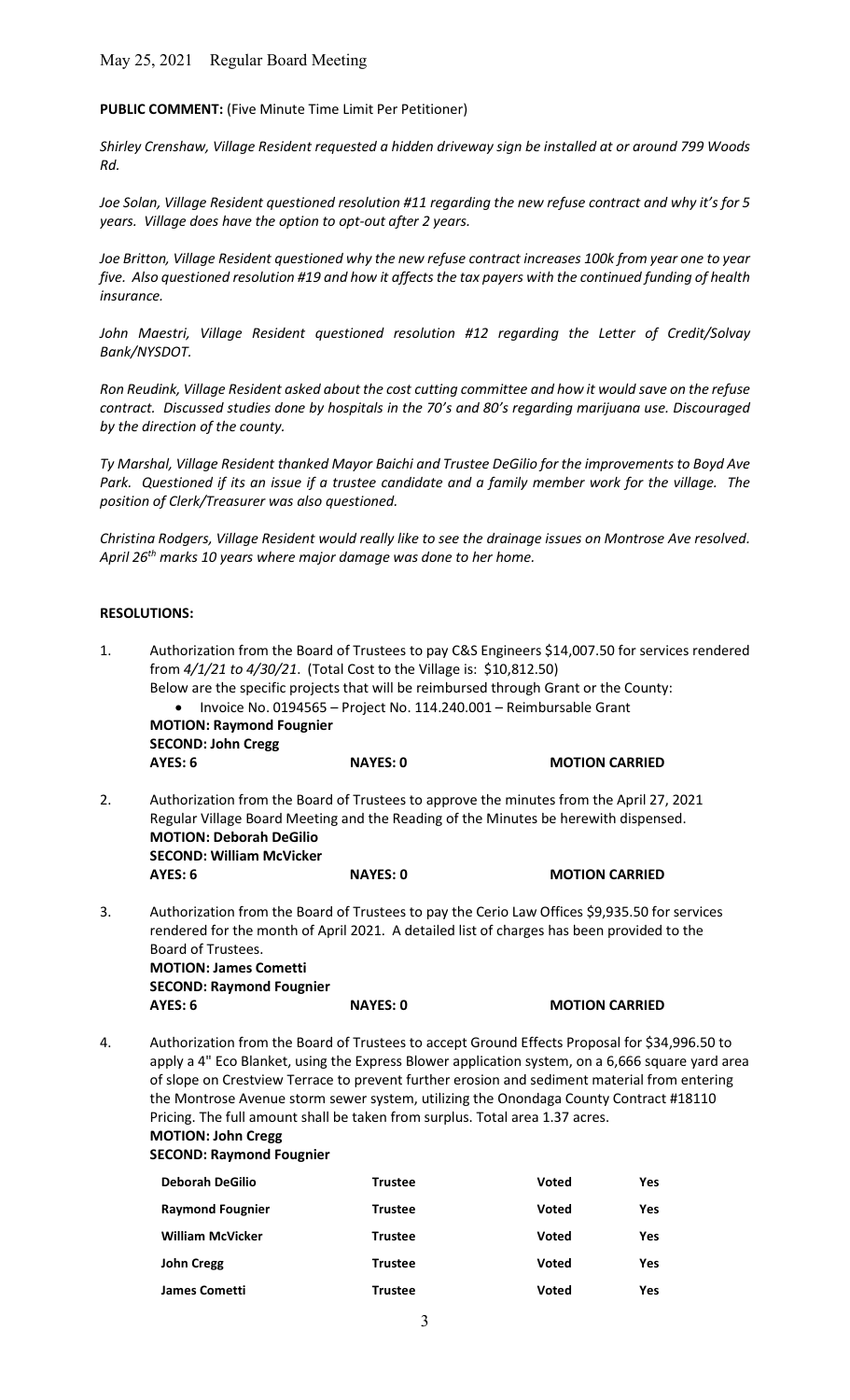| John Fall Sr | <b>Trustee</b> | <b>Voted</b> | Exc                                    |
|--------------|----------------|--------------|----------------------------------------|
| Derek Baichi | <b>Mayor</b>   | <b>Voted</b> | Yes<br><b>Motion</b><br><b>Carried</b> |

5. Authorization from the Board of Trustees to hire the following DPW Summer Help Laborers at an hourly rate of \$12.50.

- May 15, 2021 Start Date: Nolan Meritt, Garrett Sawyer, Joseph Artini
- May 22, 2021 Start Date: Josh Posnick
- June 26, 2021 Start Date: Owen Britton, Rebecca Ducey

MOTION: James Cometti

SECOND: John Cregg

| <b>Trustee</b> | Voted        | <b>Yes</b>                      |
|----------------|--------------|---------------------------------|
| <b>Trustee</b> | <b>Voted</b> | Yes                             |
| <b>Trustee</b> | <b>Voted</b> | <b>Yes</b>                      |
| <b>Trustee</b> | <b>Voted</b> | Yes                             |
| <b>Trustee</b> | Voted        | Yes                             |
| <b>Trustee</b> | Voted        | Exc                             |
| <b>Mayor</b>   | Voted        | Yes<br><b>Motion</b><br>Carried |
|                |              |                                 |

6. Authorization from the Board of Trustees to approve the purchase of Playground Equipment for Charles Park from Miracle Recreation Inc. (State Contract), in the amount of \$34,755.27, and Playground Bulk EWF Wood Fiber Safety Mulch in the amount of \$1,280.40 as stipulated in the Onondaga County Contract # SCSD-003-21. Total cost is \$36,530.27and shall be taken from surplus. The money raised from "Friends of Charles Ave Park" will be included. MOTION TO TABLE RESOLUTIONS 6 AND 7: Raymond Fougnier

SECOND: William McVicker

| <b>Deborah DeGilio</b>  | <b>Trustee</b> | <b>Voted</b> | <b>Yes</b>                  |
|-------------------------|----------------|--------------|-----------------------------|
| <b>Raymond Fougnier</b> | <b>Trustee</b> | <b>Voted</b> | Yes                         |
| <b>William McVicker</b> | <b>Trustee</b> | <b>Voted</b> | <b>Yes</b>                  |
| <b>John Cregg</b>       | <b>Trustee</b> | <b>Voted</b> | Yes                         |
| <b>James Cometti</b>    | <b>Trustee</b> | Voted        | <b>Yes</b>                  |
| John Fall Sr            | <b>Trustee</b> | Voted        | Exc                         |
| Derek Baichi            | <b>Mayor</b>   | Voted        | <b>Yes</b><br><b>Motion</b> |
|                         |                |              | Carried                     |

- 7. Authorization from the Board of Trustees to approve the purchase of Playground Equipment for Boyd Park from Miracle Recreation Inc. (State Contract), in the amount of \$33,380.00, and Playground Bulk EWF Wood Fiber Safety Mulch in the amount of \$4,268.00 as stipulated in the Onondaga County Contract # SCSD-003-21. Total Cost Is S 37,648.99 and shall be taken from surplus.
- 8. Authorization from the Board of Trustees to compensate Joe Hawksby, Retired Electric Superintendent for his 5 vacation days that were unused during his time of employment with the Village of Solvay. MOTION: James Cometti SECOND: William McVicker No Vote took place.

MOTION TO TABLE: Raymond Fougnier SECOND: Deborah DeGilio AYES: 6 NAYES: 0 MOTION CARRIED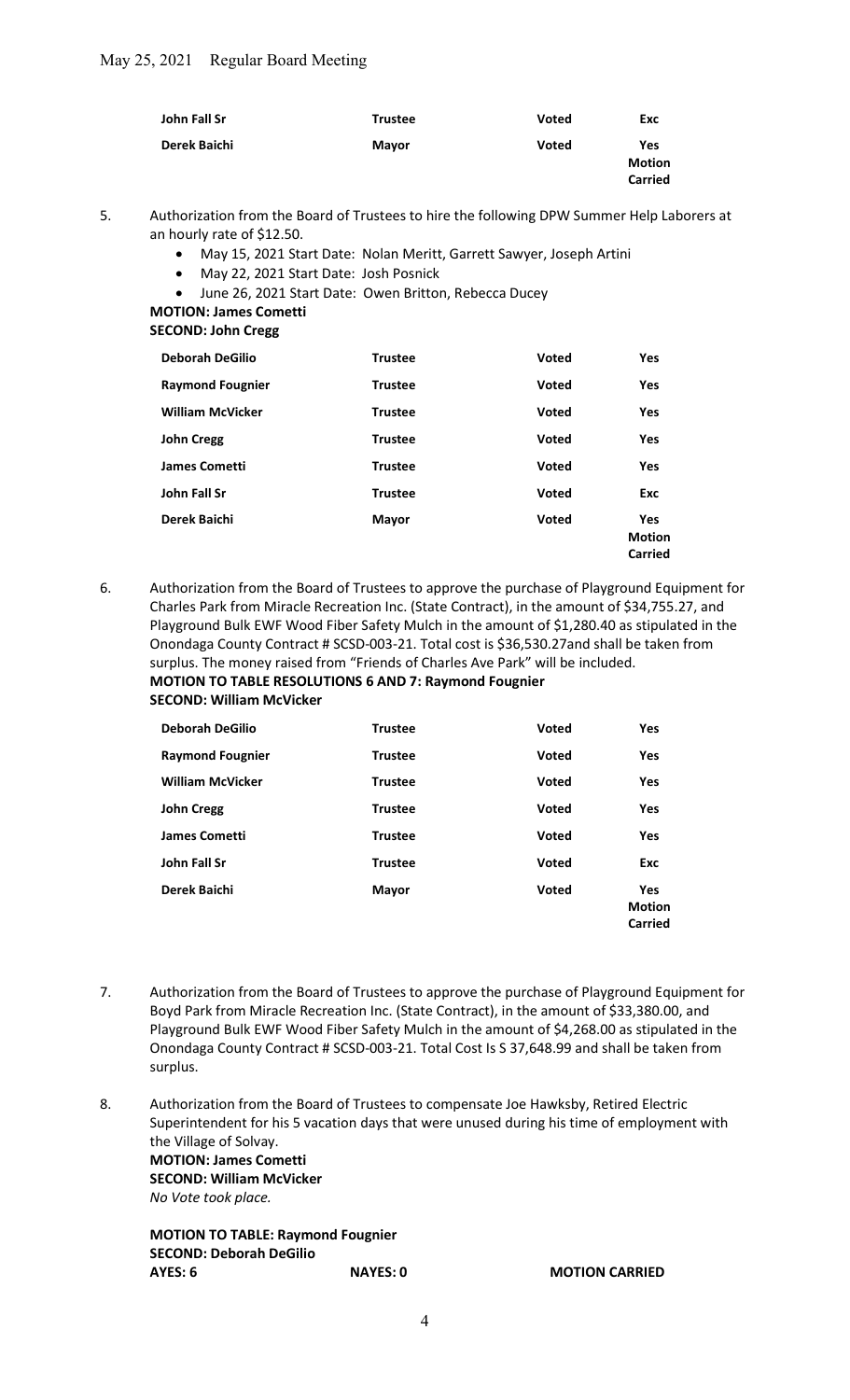# 9. Authorization from the Board of Trustees to institute new rates of pay for the Library Clerk 1 position, according to the following years of service:

- 0-3 years of service, \$12.75/ hour
- 3-10 years of service, \$13.25/ hour
- 10-20 years of service, \$13.75/hour
- 20+ years of service, \$14.50/hour

 The following employees will continue to receive the standard 2% annual raise: Dan Golden, Loretta Hughes and Brian Rowlands.

# MOTION: William McVicker

SECOND: Raymond Fougnier

| <b>Deborah DeGilio</b>  | <b>Trustee</b> | <b>Voted</b> | <b>Yes</b>                             |
|-------------------------|----------------|--------------|----------------------------------------|
| <b>Raymond Fougnier</b> | <b>Trustee</b> | <b>Voted</b> | Yes                                    |
| <b>William McVicker</b> | <b>Trustee</b> | <b>Voted</b> | Yes                                    |
| <b>John Cregg</b>       | <b>Trustee</b> | <b>Voted</b> | Yes                                    |
| <b>James Cometti</b>    | <b>Trustee</b> | <b>Voted</b> | Yes                                    |
| John Fall Sr            | <b>Trustee</b> | <b>Voted</b> | <b>Exc</b>                             |
| Derek Baichi            | <b>Mayor</b>   | <b>Voted</b> | <b>Yes</b><br><b>Motion</b><br>Carried |

10. Authorization from the Board of Trustees to have the Mayor sign the NYSDEC 2021 Annual MS4 Report and the NYSDEC 2021 Semi-Annual Report MS4 Onondaga Lake Report and submit both Reports to the NYS DEC MS4 Permit Coordinator, Division of Water 4<sup>th</sup> Floor 625 Broadway, Albany New York 12233-3505. MOTION: Deborah DeGilio

 SECOND: John Cregg AYES: 6 NAYES: 0 MOTION CARRIED

11. Authorization from the Board of Trustees to award the Village of Solvay Collection and Disposal of all Refuse Rubbish, Garbage and Recyclables to Superior Waste Removal. The Contract also includes Multi-Family and Commercial (Bid-2 Alternate). The Contract will start May 31, 2021 through May 30, 2022 for the contract amount not to exceed \$561,800.40 from May 31, 2022 through May 30, 2023 for the contract amount not to exceed \$578,876.40 and from May 31, 2023 through May 30, 2024 for the contract amount not to exceed 595,952.40 and from May 31, 2024 through May 30, 2025 for the contract amount not to exceed \$630,104.40 and from May 31, 2025 through May 30, 2026 for the contract amount not to exceed \$664,256.40. Total Contract Amount for the five (5) years of collection is \$3,030,990.00. The award of the Contract to the lowest bidder, Superior Waste Removal is a five-year contract period for each year that, in the opinion of the Owner, is qualified to perform the work required and is responsible and reliable.

# MOTION: John Cregg

# SECOND: James Cometti

| <b>Deborah DeGilio</b>  | <b>Trustee</b> | <b>Voted</b> | <b>Yes</b>                             |
|-------------------------|----------------|--------------|----------------------------------------|
| <b>Raymond Fougnier</b> | <b>Trustee</b> | <b>Voted</b> | Yes                                    |
| <b>William McVicker</b> | <b>Trustee</b> | <b>Voted</b> | <b>Yes</b>                             |
| <b>John Cregg</b>       | <b>Trustee</b> | <b>Voted</b> | <b>Yes</b>                             |
| <b>James Cometti</b>    | <b>Trustee</b> | <b>Voted</b> | Yes                                    |
| John Fall Sr            | <b>Trustee</b> | Voted        | <b>Exc</b>                             |
| Derek Baichi            | <b>Mayor</b>   | Voted        | <b>Yes</b><br><b>Motion</b><br>Carried |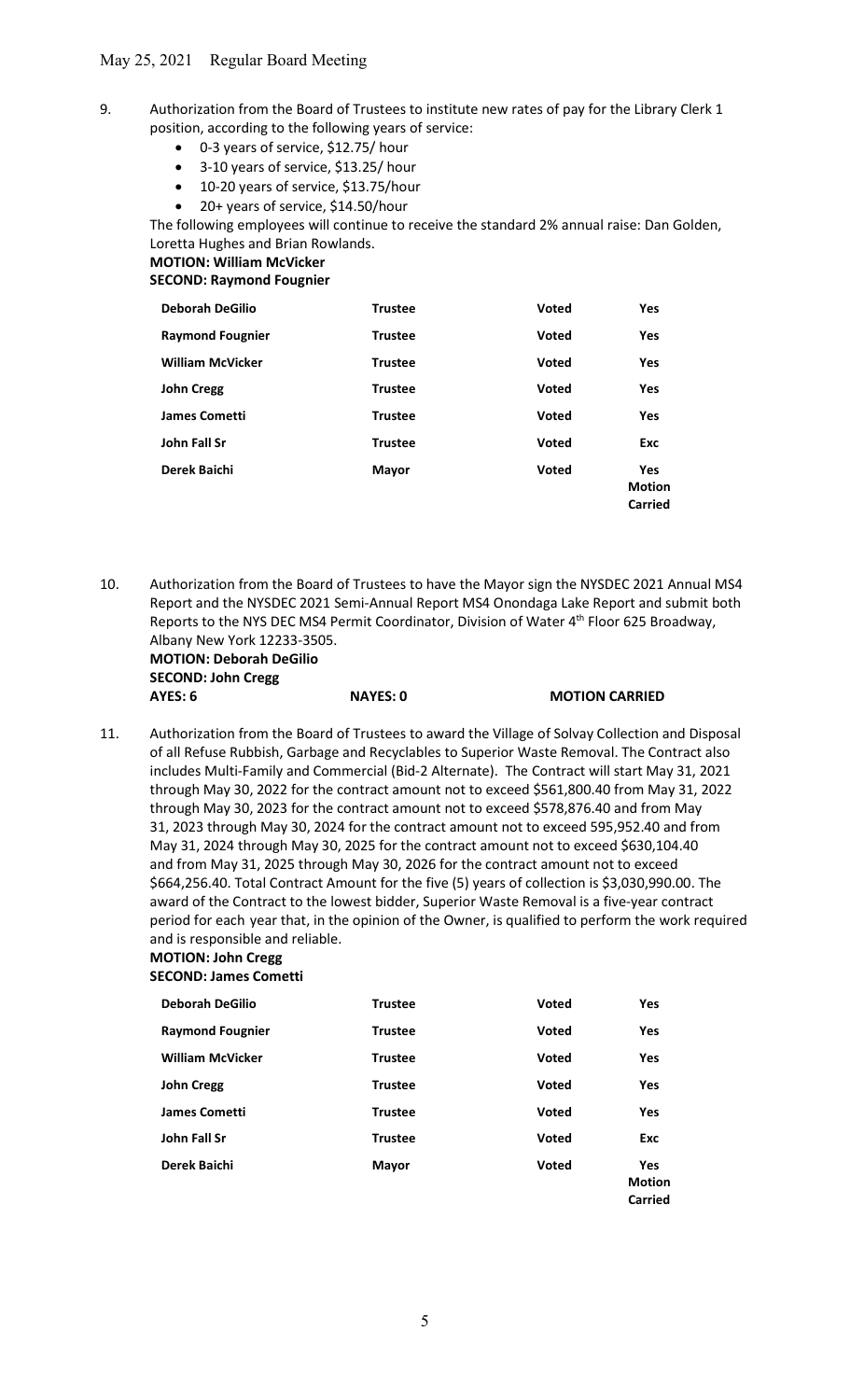## May 25, 2021 Regular Board Meeting

- 12. Authorization from the Board of Trustees to obtain an irrevocable letter of credit for \$80,000 from Solvay Bank acceptable to NYSDOT in the full amount of estimated project costs per Schedule A, solely for the purpose of paying Betterment costs and providing for expenditures therefrom or sight drafts thereon by NYSDOT negotiable through and acceptable to the State's depository bank for such purpose. The Mayor and Village Treasurer shall sign the agreement with Solvay Bank. MOTION: James Cometti SECOND: William McVicker AYES: 6 NAYES: 0 MOTION CARRIED
- 13. Authorization from the Board of Trustees to compensate Sandy Lovine, Retired Clerk I for her 26 vacation days, 128 sick days and 2.25 hours that were unused during his time of employment with the Village of Solvay. MOTION TO MOVE TO END OF AGENDA: Raymond Fougnier SECOND: William McVicker AYES: 6 NAYES: 0 MOTION CARRIED
- 14. Authorization from the Board of Trustees to appoint Salvatore Giordano, John Kurtz and Greg Lowe as an alternate for all MEUA and NYMPA meetings in 2021. MOTION: Raymond Fougnier SECOND: James Cometti AYES: 6 NAYES: 0 MOTION CARRIED
- 15. Authorization from the Board of Trustees to allocate \$200,000 from the upcoming SAM grant to be used for porous pavement on Montrose Avenue. MOTION: Deborah DeGilio

|                             | <b>SECOND: Raymond Fougnier</b>                                                         |                |              |                                        |           |
|-----------------------------|-----------------------------------------------------------------------------------------|----------------|--------------|----------------------------------------|-----------|
|                             | <b>Deborah DeGilio</b>                                                                  | <b>Trustee</b> | <b>Voted</b> | Yes                                    |           |
|                             | <b>Raymond Fougnier</b>                                                                 | <b>Trustee</b> | <b>Voted</b> | Yes                                    |           |
|                             | <b>William McVicker</b>                                                                 | <b>Trustee</b> | Voted        | Yes                                    |           |
|                             | <b>John Cregg</b>                                                                       | <b>Trustee</b> | Voted        | Yes                                    |           |
|                             | <b>James Cometti</b>                                                                    | <b>Trustee</b> | <b>Voted</b> | Yes                                    |           |
|                             | John Fall Sr                                                                            | <b>Trustee</b> | <b>Voted</b> | Exc                                    |           |
|                             | Derek Baichi                                                                            | <b>Mayor</b>   | Voted        | Yes<br><b>Motion</b><br><b>Carried</b> |           |
| 16.                         | Authorization from the Board of Trustees to approve the following budget modifications: |                |              |                                        |           |
|                             | <b>Village of Solvay General Fund</b>                                                   |                |              |                                        |           |
| <u>Expenses</u><br>531201 A | Police-Wages                                                                            | 1,477,550      | 30,000       |                                        | 1,507,550 |
| 531202 A                    | Police-Equipment                                                                        | 30,000         | (30,000)     |                                        | 0         |
| 580101 A                    | Zoning Board-Wages                                                                      | 8,120          | 1,430        |                                        | 9,550     |
| 550101 A                    | Street Administration-Wages                                                             | 75,000         | 9,300        |                                        | 84,300    |
| 551101 A                    | <b>Street Maintenance-Wages</b>                                                         | 370,000        | 15,000       |                                        | 385,000   |
| 551421 A                    | Snow Removal-Wages                                                                      | 90,000         | (6, 200)     |                                        | 83,800    |
| 571101 A                    | <b>Parrks &amp; Rec-Wages</b>                                                           | 90.000         | (9.000)      |                                        | 81,000    |

|                 | Denorali Degilio                                                                        | nustee         | voleu        | 15                                     |
|-----------------|-----------------------------------------------------------------------------------------|----------------|--------------|----------------------------------------|
|                 | <b>Raymond Fougnier</b>                                                                 | <b>Trustee</b> | <b>Voted</b> | Yes                                    |
|                 | <b>William McVicker</b>                                                                 | <b>Trustee</b> | Voted        | Yes                                    |
|                 | <b>John Cregg</b>                                                                       | <b>Trustee</b> | Voted        | Yes                                    |
|                 |                                                                                         |                |              |                                        |
|                 | <b>James Cometti</b>                                                                    | <b>Trustee</b> | Voted        | <b>Yes</b>                             |
|                 | <b>John Fall Sr</b>                                                                     | <b>Trustee</b> | <b>Voted</b> | Exc                                    |
|                 | <b>Derek Baichi</b>                                                                     | Mayor          | Voted        | Yes<br><b>Motion</b><br><b>Carried</b> |
| 16.             | Authorization from the Board of Trustees to approve the following budget modifications: |                |              |                                        |
|                 | <b>Village of Solvay General Fund</b>                                                   |                |              |                                        |
| <b>Expenses</b> |                                                                                         |                |              |                                        |
| 531201 A        | Police-Wages                                                                            | 1,477,550      | 30,000       | 1,507,550                              |
| 531202 A        | Police-Equipment                                                                        | 30,000         | (30,000)     | 0                                      |
| 580101 A        | Zoning Board-Wages                                                                      | 8,120          | 1,430        | 9,550                                  |
| 550101 A        | <b>Street Administration-Wages</b>                                                      | 75,000         | 9,300        | 84,300                                 |
| 551101 A        | <b>Street Maintenance-Wages</b>                                                         | 370,000        | 15,000       | 385,000                                |
| 551421 A        | Snow Removal-Wages                                                                      | 90,000         | (6, 200)     | 83,800                                 |
| 571101 A        | Parrks & Rec-Wages                                                                      | 90,000         | (9,000)      | 81,000                                 |
| 581201 A        | Sanitary Sewer-Wages                                                                    | 9,500          | (3,500)      | 6,000                                  |
| 581401 A        | <b>Storm Sewer-Wages</b>                                                                | 19,500         | (7,030)      | 12,470                                 |
| 514404 A        | Engineer-Other                                                                          | 143,857        | 8,000        | 151,857                                |
| 551424 A        | Snow Removal-Other                                                                      | 82,200         | (8,000)      | 74,200                                 |
| 575504 A        | Celebrations                                                                            | 1,000          | (900)        | 100                                    |
| 576204 A        | Programs for the Aging                                                                  | $\mathbf{0}$   | 900          | 900                                    |
|                 | <b>Total</b>                                                                            | 2,396,727      | $\mathbf 0$  | 2,396,727                              |
|                 | <b>MOTION: Raymond Fougnier</b>                                                         |                |              |                                        |
|                 | <b>SECOND: James Cometti</b>                                                            |                |              |                                        |

## AYES: 6 NAYES: 0 MOTION CARRIED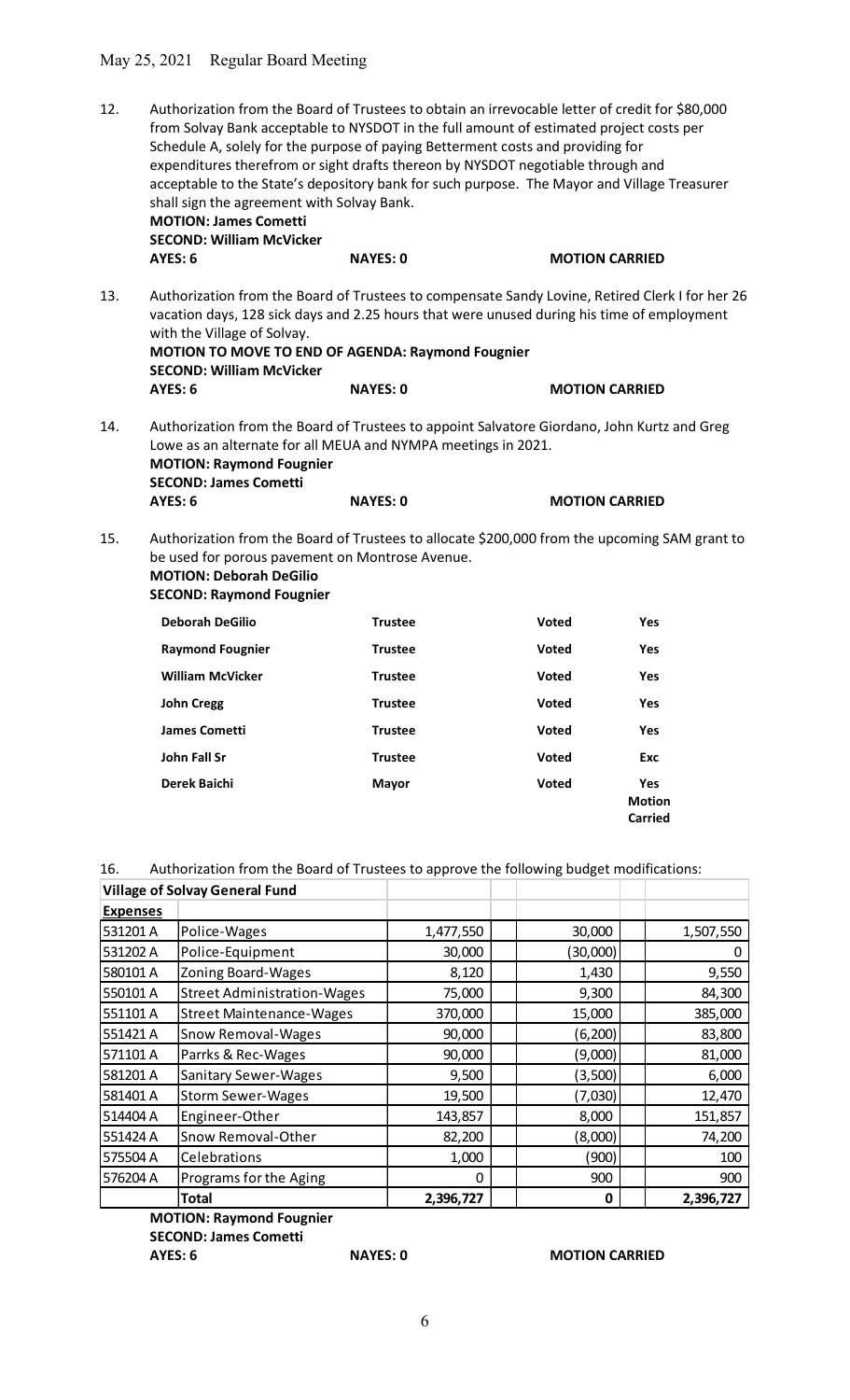17. Authorization from the Board of Trustees to create the position of Village Clerk/Treasurer in the Village of Solvay, add it to the roster and to submit a new position duty statement to Onondaga County Civil Service together with any other documentation required by Civil Service for the creation of this position. MOTION: William McVicker

SECOND: Raymond Fougnier

| <b>Deborah DeGilio</b>  | <b>Trustee</b> | <b>Voted</b> | Yes                                    |
|-------------------------|----------------|--------------|----------------------------------------|
| <b>Raymond Fougnier</b> | <b>Trustee</b> | <b>Voted</b> | Yes                                    |
| <b>William McVicker</b> | <b>Trustee</b> | <b>Voted</b> | Yes                                    |
| <b>John Cregg</b>       | <b>Trustee</b> | <b>Voted</b> | Yes                                    |
| <b>James Cometti</b>    | <b>Trustee</b> | <b>Voted</b> | Yes                                    |
| John Fall Sr            | <b>Trustee</b> | <b>Voted</b> | Exc                                    |
| Derek Baichi            | <b>Mayor</b>   | <b>Voted</b> | Yes<br><b>Motion</b><br><b>Carried</b> |

18. Authorization from the Board of Trustees to hire Barb Lenweaver as a Part Time Court Clerk at an hourly rate of \$17.77 and a start date of June 15<sup>th</sup>, 2021. The position shall not exceed 20 hours per week. Barb is a replacement for Karen Ladouceur who is retiring. MOTION: William McVicker SECOND: John Cregg

| <b>Deborah DeGilio</b>  | <b>Trustee</b> | <b>Voted</b> | <b>Yes</b>                             |
|-------------------------|----------------|--------------|----------------------------------------|
| <b>Raymond Fougnier</b> | <b>Trustee</b> | <b>Voted</b> | Yes                                    |
| <b>William McVicker</b> | <b>Trustee</b> | <b>Voted</b> | <b>Yes</b>                             |
| <b>John Cregg</b>       | <b>Trustee</b> | <b>Voted</b> | <b>Yes</b>                             |
| <b>James Cometti</b>    | <b>Trustee</b> | Voted        | <b>Yes</b>                             |
| John Fall Sr            | <b>Trustee</b> | <b>Voted</b> | Exc                                    |
| Derek Baichi            | Mayor          | <b>Voted</b> | Yes<br><b>Motion</b><br><b>Carried</b> |

19. Authorization from the Board of Trustees to rescind Sandy Lovine's Retirement Letter and approve a leave of absence from May 14, 2021 through September 30, 2021 and continue her health insurance. MOTION: John Cregg

SECOND: Deborah DeGilio

# MOTION TO TABLE: Derek Baichi SECOND: James Cometti

| <b>Deborah DeGilio</b>  | <b>Trustee</b> | <b>Voted</b> | No                              |
|-------------------------|----------------|--------------|---------------------------------|
| <b>Raymond Fougnier</b> | <b>Trustee</b> | <b>Voted</b> | Yes                             |
| <b>William McVicker</b> | <b>Trustee</b> | <b>Voted</b> | <b>Yes</b>                      |
| <b>John Cregg</b>       | <b>Trustee</b> | <b>Voted</b> | <b>No</b>                       |
| <b>James Cometti</b>    | <b>Trustee</b> | <b>Voted</b> | Yes                             |
| John Fall Sr            | <b>Trustee</b> | <b>Voted</b> | <b>Exc</b>                      |
| Derek Baichi            | <b>Mayor</b>   | <b>Voted</b> | Yes<br><b>Motion</b><br>Carried |